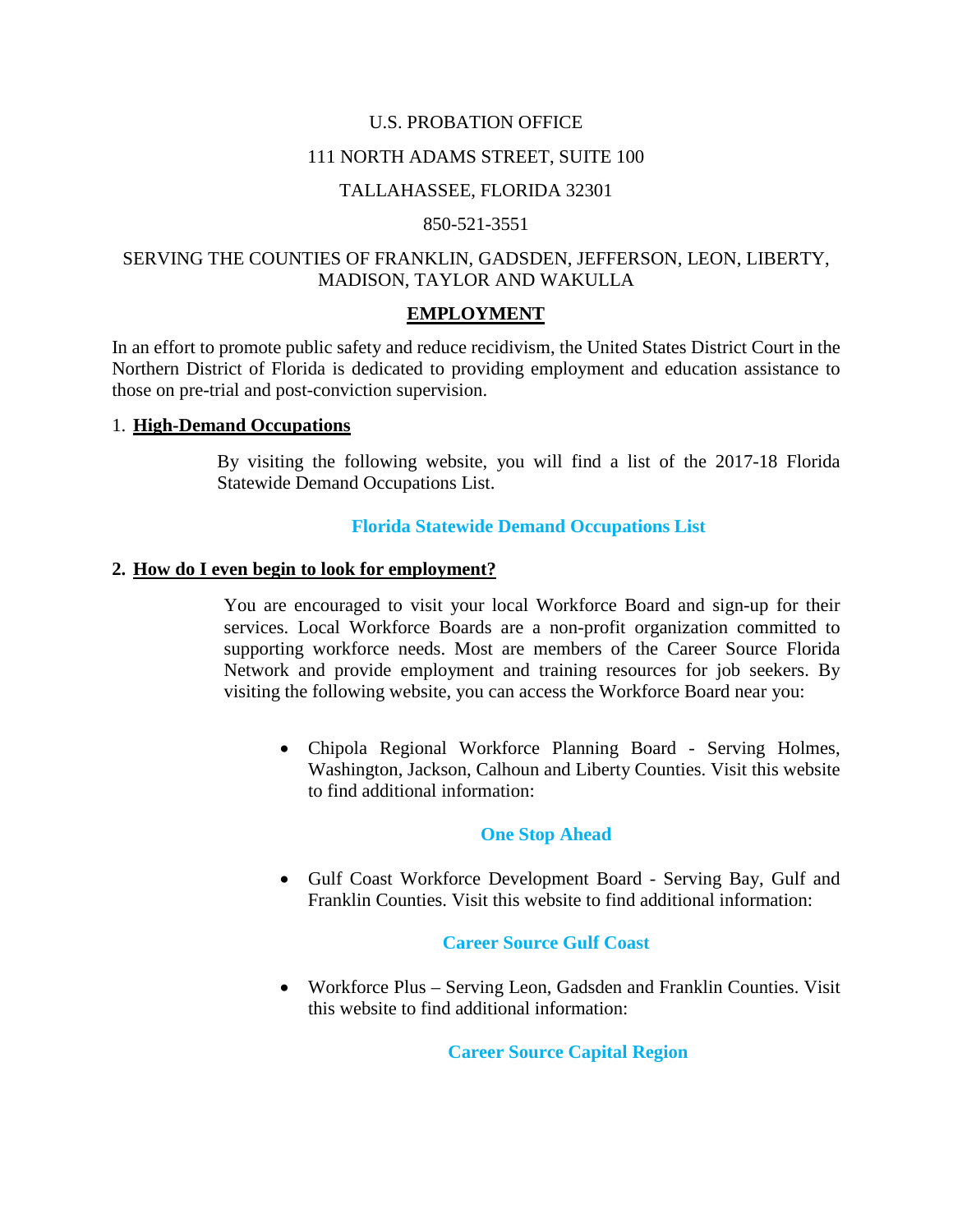• North Florida Workforce Development Board – Serving Jefferson, Madison, Taylor and Lafayette. Visit this website to find additional information:

## **[Career Source North Florida](http://www.careersourcenorthflorida.com/)**

## **3. What if I do not know what type of employment/career I want to pursue?**

A self-assessment is one way to help determine your interests and skills. There are several websites that offer self-assessments and employment resources, such as **[My](http://www.myskillsmyfuture.org/)  [Skills-My Future](http://www.myskillsmyfuture.org/)**, **[My Next Move,](http://www.mynextmove.org/)** and **[Career One Stop](http://www.careeronestop.org/)**.

## **4. Are there other places I can go and apply for a job?**

Yes. There are a number of online sites that provide job openings in your area. Many of these sites require that you have a résumé available to download as a part of your application. If you do not have a résumé´, you are encouraged to visit the following sites:

### **[Resume Resources](http://www.dummies.com/careers/find-a-job/resumes/resume-tips-for-ex-offenders/)**

## **[Vets Resume Builder](https://vetsresumebuilder.appspot.com/)**

Additionally, there are several sites, such as the ones below, that provide the most recent employment openings in your area at no cost.

| <b>Job Search Engine</b> | Website                       |
|--------------------------|-------------------------------|
| Career Builder           | http://www.careerbuilder.com/ |
| JobHub                   | http://www.jobhub.com/        |
| Indeed                   | http://www.indeed.com/        |
| Monster                  | http://www.monster.com/       |
| Beyond                   | http://www.beyond.com/        |
| Snag-a-Job               | http://www.snagajob.com       |

## **5. What types of questions can I anticipate being asked about my criminal convictions?**

There are several means to assist you in being prepared to answer questions about your criminal history. You are encouraged to work with a counselor at your local Career Source center or your probation officer to learn more about the types of questions to expect and the suggested responses. The bottom line is to always be honest. By clicking on the website below you will find websites and sample interview questions to help you prepare for an interview.